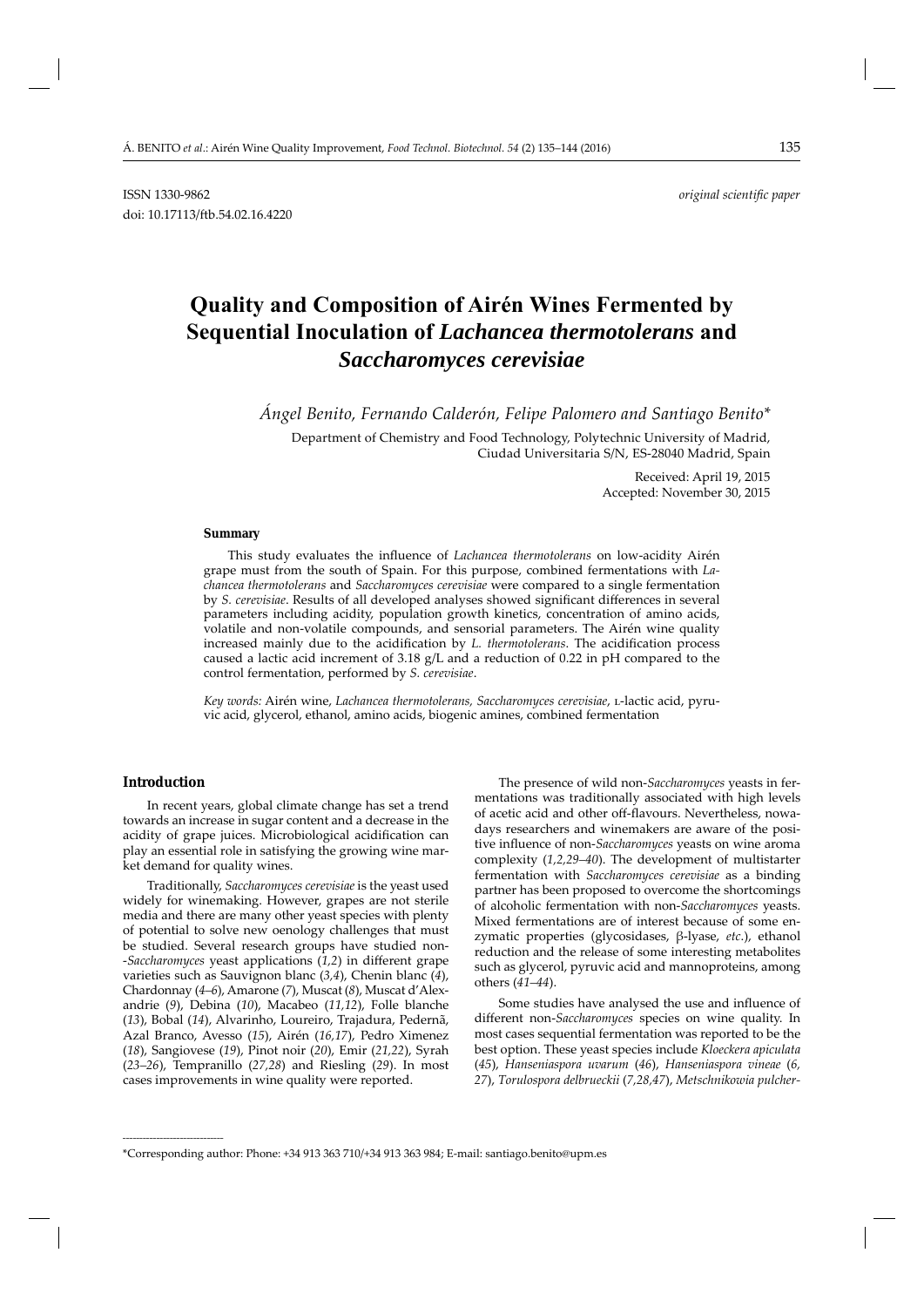*rima* (*3,47,48*), *Candida zemplinina* (*49*), *Zygosaccharomyces bailii* (*50,51*), *Schizosaccharomyces pombe* (*44,52*), *Hansenula anomala* (*53*), *Pichia guillermondii* (*54*) and *Lachancea thermotolerans* (*19,29,55–59*). Among these species, *L. thermotolerans,* previously called *Kluyveromyces thermotolerans*, has been used specifically to increase the acidity of wines, causing increases of *L*-lactic acid concentration from 0.23 to 9.6  $g/L$  depending on the different trial conditions (*19,29,55–59*)*.*

This study aims to enhance Airén wine quality. This Spanish variety is considered as a neutral and very productive grape but is usually associated with low-quality wine. However, this variety is the most planted in Spain. Most Airén vineyards are located in the centre of the southern Spain. This area is considered to be a warm semi-desert region, where high sugar contents and lack of acidity in wine are the main problems. Therefore, *Lachancea thermotolerans* 617 was selected among other non-*Saccharomyces* yeasts in this study to perform combined fermentations with *S. cerevisiae* in order to increase the acidity and quality of Spanish Airén wine.

# **Materials and Methods**

#### *Microorganisms*

The following yeast strains were used for the experimental fermentation of the studied Airén must: *Saccharomyces cerevisiae* 87 (CECT 12512; Spanish Type Culture Collection, Valencia, Spain) and *Lachancea thermotolerans* 617 (CECT 12672; Spanish Type Culture Collection).

#### *Vinifi cation*

Grapes of Airén cultivar (*Vitis vinifera* L.), grown in El Socorro experimental vineyard (Madrid, Spain) were used in the fermentations. Using a microvinification method similar to that described in scientific literature (60), 3.9 L of sterilised must (115 °C, 15 min) were placed in 4.9-litre glass fermentation vessels, leaving enough space for the emission of carbon dioxide. No sulphur dioxide was added to any vessel. Sugar concentration was 244.51 g/L, pH=3.68, primary amino nitrogen (PAN; Biosystems S.A., Barcelona, Spain) 177 mg/L, and lactic and acetic acids below 0.1 g/L. A concentration of 0.4 g/L of Actimax Natura (Agrovin S.A., Alcázar de San Juan, Spain), inactivated autolyzed yeasts naturally rich in amino acids, was added to provide nutrition for the media.

Three assays were performed (all in triplicate): (*i*) inoculation of the must with *S. cerevisiae* 87 alone (SC; 100 mL containing 1.18·107 CFU/mL), (*ii*) inoculation with *S. cerevisiae* 87 (1.18·107 CFU/mL) and *L. thermotolerans* 617 (100 mL containing 2.95·107 CFU/mL) together (mixed fermentation: LT×SC), and (*iii*) inoculation with *L. thermotolerans* 617 (100 mL containing 2.27·107 CFU/mL) followed by *S. cerevisiae* 87 (100 mL containing 107 CFU/mL) 96 h later (sequential fermentation: LT...SC). Yeast inocula were produced using 100 mL of sterilised must with 1 mL of yeast extract peptone dextrose (YEPD; Pronadisa, Madrid, Spain) liquid medium (*61*), in the concentration of 106 CFU/mL (determined using a counting chamber). To reach this population, 100 μL of each yeast suspension were cultivated in 10 mL of YEPD at 25 °C for 24 h. This

procedure was repeated successively three times before the final inoculation of 1 mL of the suspension. All inocula were prepared in 250-mL flasks filled with 98 %  $H_2SO_4$ (Panreac, Barcelona, Spain), which allowed the release of CO2 while avoiding microbial contamination (*62*), and sealed with a 14-cm Muller valve (Alamo, Madrid, Spain). The temperature was maintained at 25 °C for 48 h. The development of inocula proceeded without aeration, oxygen injection or agitation. All fermentation processes, which were done in triplicate, were carried out at 25 °C. When the sugar concentration fell below 3 g/L, the wines were racked and stabilised for 7 days at 4 °C. The wine was then bottled, and a concentration of 40 mg/L of sulphur dioxide in the form of potassium disulfite was added. Sealed bottles were placed horizontally in a climate chamber at 4 °C for three weeks until the sensory evaluation.

#### *Analytical determinations of non-volatile compounds*

Glucose and fructose, *L*-lactic acid, acetic acid, glycerol, pyruvic acid, acetaldehyde, L-malic acid and primary amino nitrogen were all determined using a Y15 enzymatic autoanalyzer (Biosystems S.A.) with corresponding kits. Ethanol, pH, free  $SO_2$  and total  $SO_2$  profile were determined following the methods described in the Compendium of International Methods of Analysis of Wines and Musts (*63*).

# *Growth kinetics during microvinifi cation*

During fermentations, aliquots were taken periodically under aseptic conditions and further tenfold dilutions were made serially. Growth kinetics was monitored by plating 100 μL of the appropriate dilution on lysine medium (Oxoid, Basingstoke, UK) for counting non-*Saccharomyces* yeasts (*64*) and YEPD medium (Pronadisa) for total yeast counts (61). Colonies were counted after growth at 30 °C for 48–72 h.

#### *Analytical determination of volatile compounds*

The concentration of volatile compounds, all of which influence wine quality, was measured at the end of alcoholic fermentation by gas chromatography using an Agilent Technologies 6850 gas chromatograph with a flame ionisation detector (Hewlett Packard, Palo Alto, CA, USA) (*65*), calibrated with 4-methyl-2-pentanol (Fluka, Sigma- -Aldrich Corp., Buchs, Switzerland) as an internal standard. Gas chromatography standards (Fluka, Sigma–Aldrich Corp.) were used to provide standard patterns. Higher alcohols were separated according to the Compendium of International Methods of Analysis of Wines and Musts (*63*), with the detection limit of 0.1 mg/L. Minor compounds were quantified using gas chromatography–mass spectrometry as described by Lopez *et al.* (*66*) with the modifications introduced by Loscos *et al.* (67).

#### *Analytical determination of amino acids*

The amino acids were analysed using a Jasco (Tokyo, Japan) ultra-high-performance liquid chromatograph (UH-PLC) series X-LCTM, equipped with a fluorescence detector 3120-FP. Gradients of solvent A (methanol/acetonitrile 50:50, by volume) and B (sodium acetate/tetrahydrofuran 99:1, by volume) were used in a C18 (HALO®, Wilming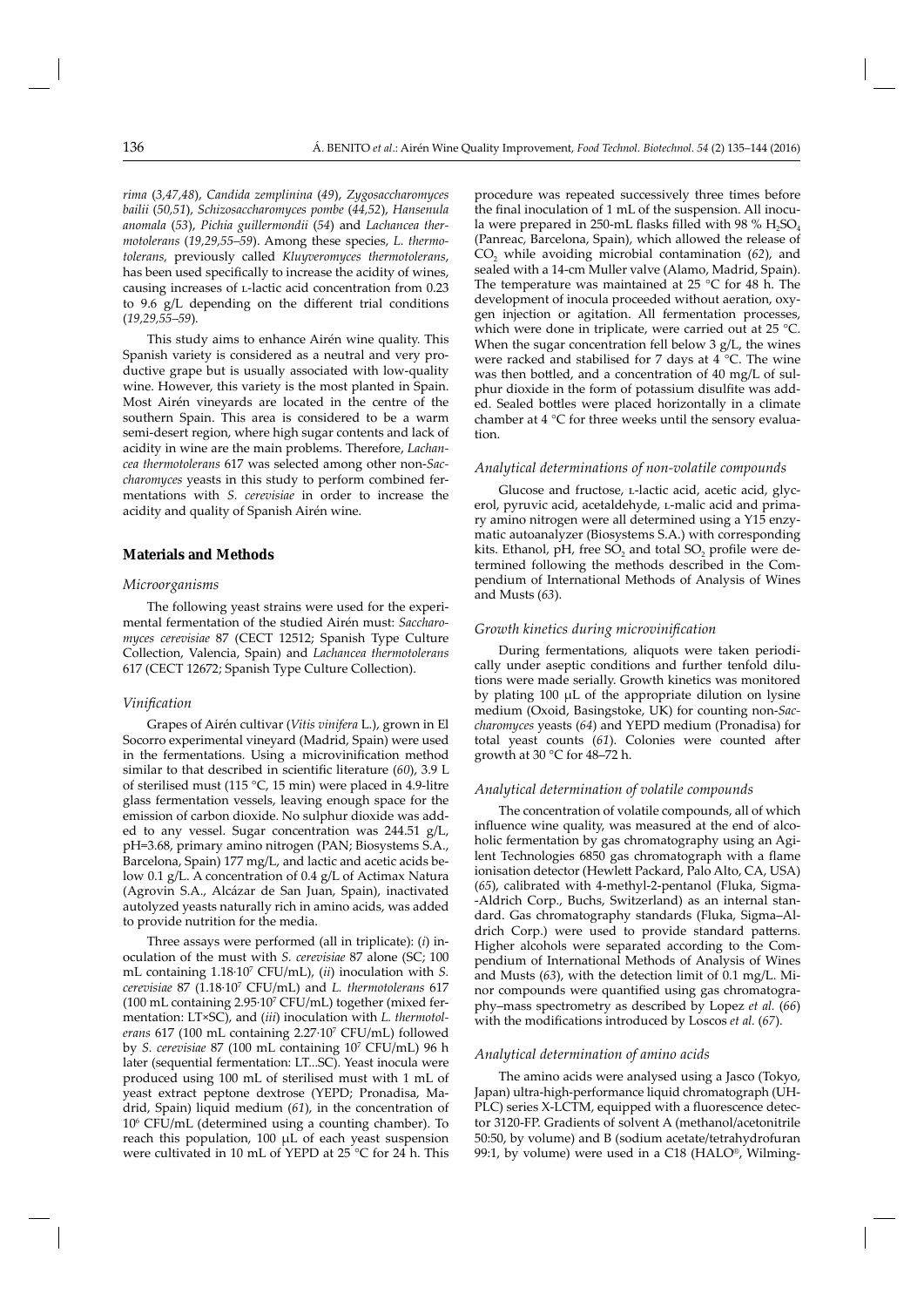ton, DE, USA) column (100 mm×2.1 mm; particle size 2.7 μm) as follows: 90 % B at 0.25 mL/min, from 0 to 6 min; 90–78 % linear gradient B at 0.2 mL/min, from 6 to 7.5 min; 78 % B from 7.5 to 8 min, 78–74 % linear gradient B at 0.2 mL/min, from 8 to 8.5 min, 74 % B at 0.2 mL/min, from 8.5 to 11 min, 74–50 % linear gradient B at 0.2 mL/min, from 11 to 15 min, 50 % B at 0.2 mL/min, from 15 to 17 min, 50–20 % linear gradient B at 0.2 mL/min, from 17 to 21 min, 20–90 % linear gradient B at 0.2 mL/min, from 21 to 25 min and re-equilibration of the column from 25 to 26 min to the initial gradient conditions. The scanning range for the detection of amino acids was 340–455 nm. Amino acids were quantified by comparison against their external standards, and different acids were identified by their retention times.

#### *Analytical determination of biogenic amines*

The biogenic amines were analysed using a Jasco UHPLC chromatograph series X-LCTM, equipped with a fluorescence detector 3120-FP. Gradients of solvent A (methanol/acetonitrile, 50:50, by volume) and B (sodium acetate/tetrahydrofuran, 99:1, by volume) were used in a C18 (HALO®) column (100 mm×2.1 mm; particle size 2.7 μm) as follows: 60 % B at 0.25 mL/min, from 0 to 5 min; 60–50 % linear gradient B at 0.25 mL/min, from 5 to 8 min; 50 % B from 8 to 9 min, 50–20 % linear gradient B at 0.2 mL/min, from 9 to 12 min, 20 % B at 0.2 mL/min, from 12 to 13 min, 20–60 % linear gradient B at 0.2 mL/min, from 13 to 14.5 min, and re-equilibration of the column from 14.5 to 17 min to the initial gradient conditions. The scanning range for the detection of biogenic amines was 340– 420 nm. Biogenic amines were quantified by comparison against their external standards, and different amines were identified by their retention times.

#### *Sensory analysis*

The obtained wines were assessed using a blind test by a panel of 15 experienced wine tasters, all staff members of the Chemistry and Food Technology Department of the Polytechnic University of Madrid (Madrid, Spain) and the Accredited Oenology Laboratory of Haro (Haro, Spain). Following consistent terminology by consensus, five aromas and five taste attributes were chosen to describe the wines. The panellists used an unstructured scale, with scores ranging from 0 (no character) to 6 (very strong character), to rate the intensity of the 11 attributes.

#### *Statistical analysis*

PC Statgraphics v. 5 software (Graphics Software Systems, Rockville, MD, USA) was used for statistical analyses. The significance was set to  $p<0.05$  for the ANOVA matrix F value. The mean values were compared using multiple range test.

# **Results and Discussion**

#### *Fermentation kinetics of the yeast population*

Fig. 1 shows the development of different yeast strains during fermentation. Fermentation time varied



**Fig. 1.** Yeast cell counts during: a) fermentation with *Saccharomyces cerevisiae* 87 alone (SC;  $\rightarrow$  ), b) mixed fermentation with *Lachancea thermotolerans* 617 (––) and *S. cerevisiae* 87 (LT×SC), and c) sequential fermentation with *L. thermotolerans* 617 followed by *S. cerevisiae* 87 (LT…SC)

from 10 to 14 days. In all mixed fermentations (LT×SC or LT...SC) when *Saccharomyces cerevisiae* 87 was inoculated,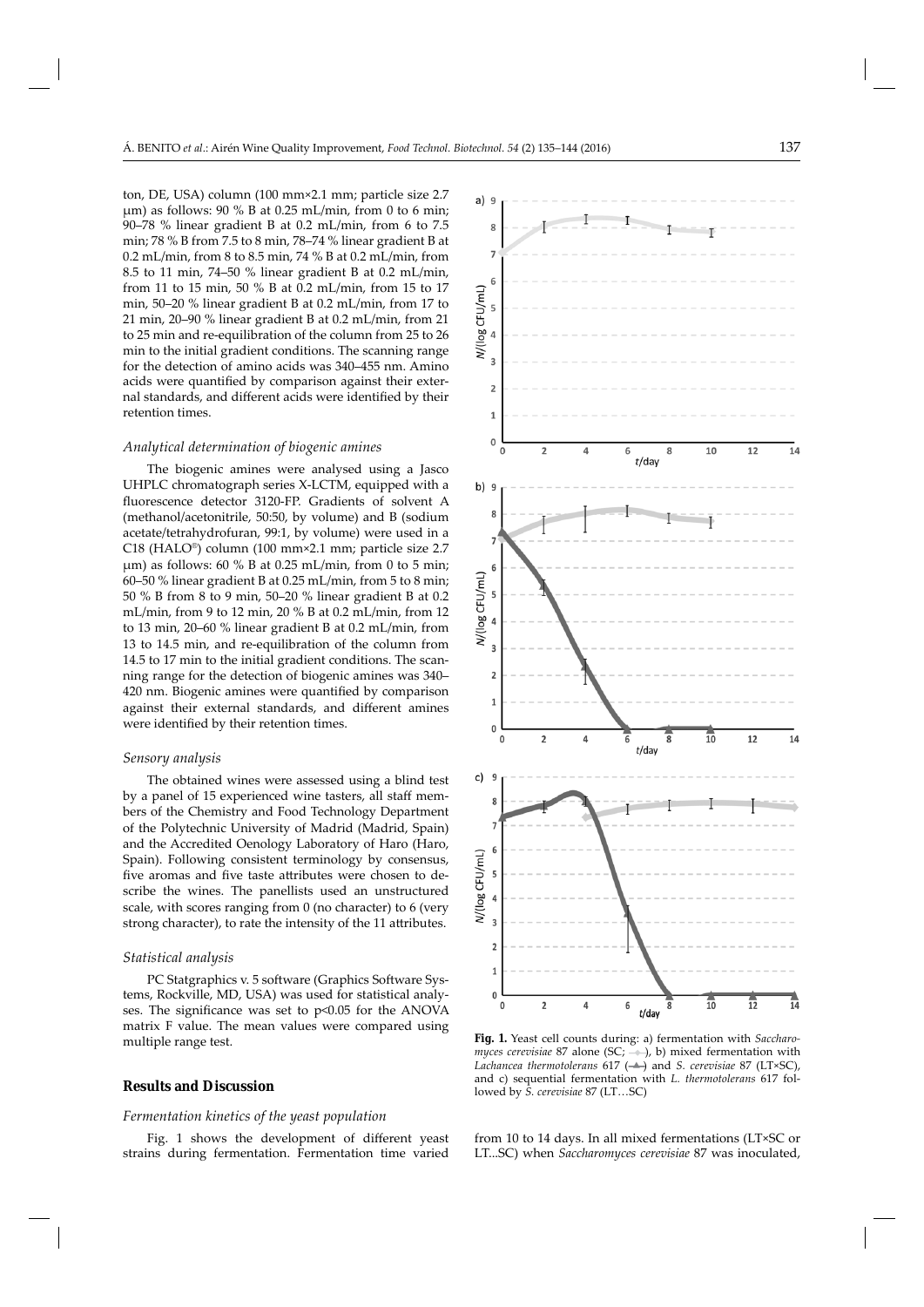the number of *L. thermotolerans* 617 cells started to decline fast. Other authors reported previously fermentation kinetics of other non-*Saccharomyces* strains, in which the presence of non-*Saccharomyces* strains was also observed during the early stages of fermentation. In this trial *L. thermotolerans* 617 strain disappeared on day 8 in the sequential (LT...SC) fermentation (Fig. 1). This can be explained by the higher fermentation activity of this species compared to other low-fermenting non-*Saccharomyces*  strains. Some *S. cerevisiae* strains were also reported to secrete antimicrobial peptides that inhibit non-*Saccharomyes* yeast growth (*68*). This could explain the early disappearance of *L. thermotolerans* once *S. cerevisiae* was inoculated, even though it has been reported to tolerate up to 9 % (by volume) of ethanol when it ferments on its own (*55*). In this trial, the LT...SC fermentation was the best option. In the case of the LT×SC fermentation, *L. thermotolerans* disappeared fast so acidification was not completed. Cell flocculation or loss of viability can explain the observed reduction in cell numbers during fermentation.

#### *Sugar consumption kinetics and alcohol production*

The *Saccharomyces cerevisiae* 87 fermenting on its own (SC) and in the LT×SC fermentation consumed the sugar the fastest (Fig. 2). Fermentation time varied from 10 to 14 days and final alcohol content varied from 13.91 to 14.36 % (by volume). The ethanol content was lower in the LT... SC fermentation (Table 1). The sugar consumption results analysed in this work (Fig. 2) are in agreement with the lower fermentation activity of *Lachancea* spp. compared with *S. cerevisiae* (55), due to the fact that in the last stages of fermentation only *S. cerevisiae* was detected. Several authors question the usefulness of non-*Saccharomyces* yeast in the production of lower volume fractions of alcohol in wines (*43,69*). These previous results are in agreement with the lower final alcohol content of the wines produced in the sequential fermentations involving *Lachancea thermotolerans* 617 (Table 1). However, in our case the alcohol reduction was about 0.4 % (Table 1).



**Fig. 2.** Change in the glucose and fructose concentration in the studied Airén wines during fermentation with *Saccharomyces cerevisiae* 87 alone (SC), mixed fermentation with *Lachancea thermotolerans* 617 and *S. cerevisiae* 87 (LT×SC), and sequential fermentation with *L. thermotolerans* 617 followed by *S. cerevisiae* 87 (LT…SC)

Table 1. Analytical results for the wines produced by different fermentations

| <b>SC</b>                                                | <b>LT×SC</b>           | LTSC                                                                                                                                                                                                                                                                               |
|----------------------------------------------------------|------------------------|------------------------------------------------------------------------------------------------------------------------------------------------------------------------------------------------------------------------------------------------------------------------------------|
| $(0.02 \pm 0.01)^a$                                      | $(0.24 \pm 0.04)^{b}$  | $(3.18 \pm 0.19)^c$                                                                                                                                                                                                                                                                |
| $(0.98 \pm 0.02)^a$                                      | $(1.02 \pm 0.03)^{ab}$ | $(1.04 \pm 0.03)^{b}$                                                                                                                                                                                                                                                              |
| $(0.38 \pm 0.02)^a$                                      | $(0.39 \pm 0.02)^a$    | $(0.31 \pm 0.03)^{b}$                                                                                                                                                                                                                                                              |
| $(1.88 \pm 0.42)^a$<br>$\gamma$ (glucose+fructose)/(g/L) | $(2.32 \pm 0.48)^a$    | $(2.77 \pm 0.56)^a$                                                                                                                                                                                                                                                                |
| $(7.11 \pm 0.05)^a$                                      | $(7.18 \pm 0.08)^a$    | $(7.55 \pm 0.16)^{b}$                                                                                                                                                                                                                                                              |
| $(21.12 \pm 2.72)^a$                                     |                        |                                                                                                                                                                                                                                                                                    |
|                                                          |                        |                                                                                                                                                                                                                                                                                    |
|                                                          |                        |                                                                                                                                                                                                                                                                                    |
|                                                          |                        |                                                                                                                                                                                                                                                                                    |
|                                                          |                        |                                                                                                                                                                                                                                                                                    |
|                                                          |                        | $(19.99\pm3.26)^a$ $(17.82\pm3.42)^a$<br>$(48.11\pm1.12)^a$ $(46.28\pm2.46)^a$ $(41.32\pm2.21)^b$<br>$(14.36\pm0.02)^a$ $(14.29\pm0.04)^a$ $(13.91\pm0.08)^b$<br>$(39.00\pm3.02)^a$ $(35.00\pm2.01)^b$ $(27.00\pm4.02)^c$<br>$(3.74\pm0.01)^a$ $(3.71\pm0.02)^a$ $(3.52\pm0.06)^b$ |

Results represent the mean value±S.D. of three replicates. Mean values in the same row with the same letter are not significantly different ( $p<0.05$ )

SC=fermentation with *Saccharomyces cerevisiae* 87 alone, LT×SC= mixed fermentation with *Lachancea thermotolerans* 617 and *S. cere visiae* 87, LT…SC=sequential fermentation with *L. thermotolerans* 617 followed by *S. cerevisiae* 87

#### *Acetic acid metabolism*

Fig. 3 shows the kinetics of acetic acid release. Acetic acid concentration varied from 0.31 to 0.39 g/L (Table 1). LT...SC fermentation produced the lowest final acetic acid concentration. SC and LT×SC fermentations had similar final acetic acid content of about 0.38 g/L (Fig. 3). One of the problems raised by winemakers is the excessive increase of acetic acid in wines with high presence of non- -*Saccharomyces* yeasts (*1*). However, previous experiments with *L. thermotolerans* reported significant reduction in final volatile acidity in sequential fermentations of 0.25 (*19*), 0.06 (*56*), 0.2 (*42*) and 0.08 g/L (*70*). Our results confirm an additional decrease in this compound related to the presence of *L. thermotolerans* (Fig. 3; Table 1). Never-



**Fig. 3.** Change in acetic acid concentration in the studied Airén wines during fermentation with *S. cerevisiae* 87 alone (SC), simul taneous fermentation with *Lachancea thermotolerans* 617 and *S. cerevisiae* 87 (LT×SC), and sequential fermentation with *L. thermotolerans* 617 followed by *S. cerevisiae* 87 (LT…SC)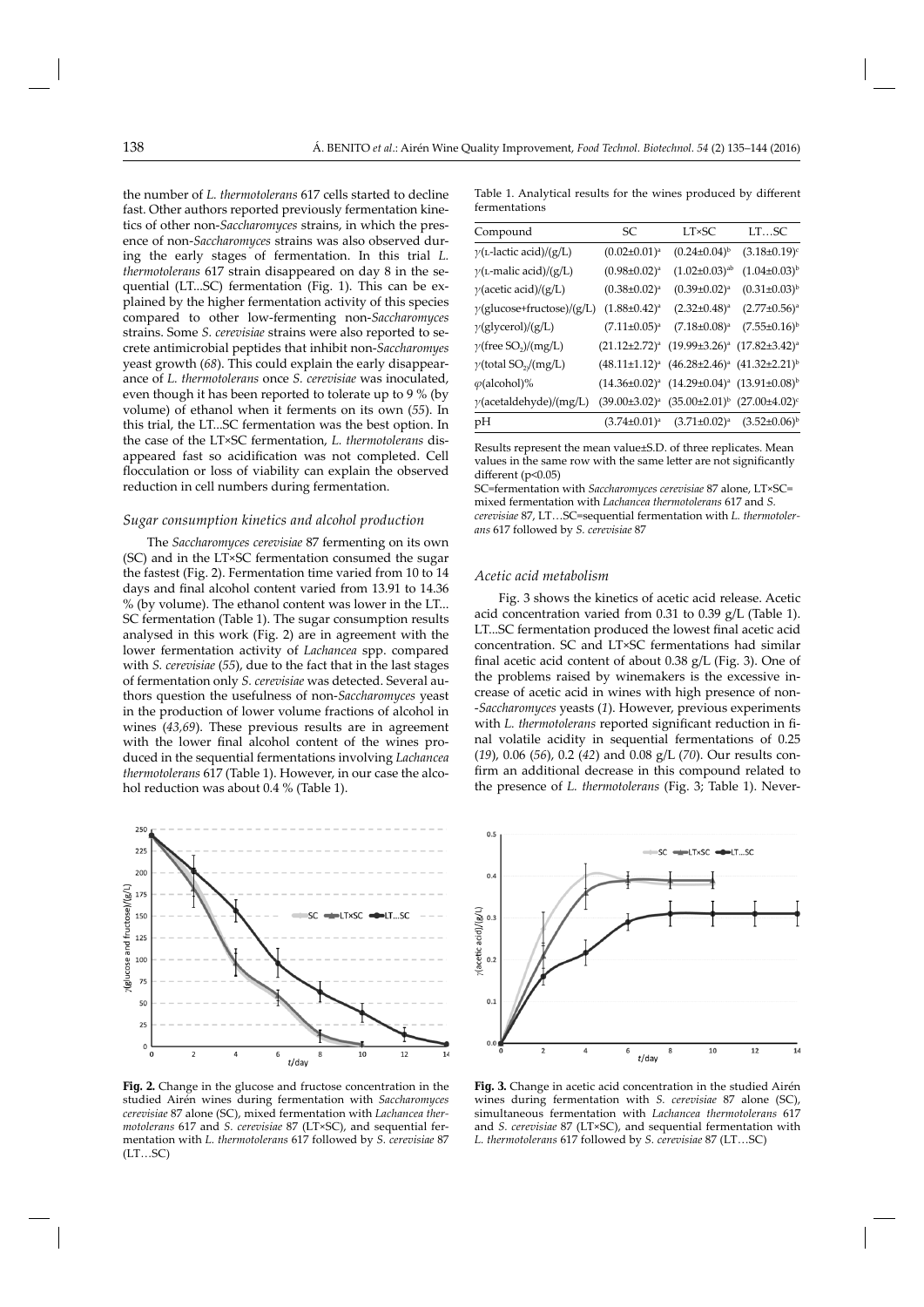theless, acetic acid concentration in all fermentations was not excessive and it did not affect wine quality negatively. The results show that a controlled use of *L. thermotolerans* in sequential fermentations can cause a decrease of acetic acid production.

#### *l-lactic acid metabolism*

Fig. 4 reports that only the fermentations involving Lachancea thermotolerans 617 produced *L*-lactic acid. The results varied from 0.24 g/L in LT×SC to 3.18 g/L in LT...SC (Table 1). Other authors obtained significant acidifications using combined microbiological cultures of *L. thermotolerans* and *S. cerevisiae* with the main objective of acidifying musts that were low in titratable acidity. Previously obtained values such as 3.42 g/L (*19*) were similar to the ones reported in this work. In other cases, acidification was higher; up to 5.13 g/L (*56*) has been reported depending on different trial conditions. The production of L-lactic acid is linked to the viable cell content (*70*). LT...SC fermentation proved to be the best option for acidifying wine in this study (Fig. 4; Table 1). In the case of LT×SC fermentation, the acidification was significantly lower due to the fast *Saccharomyces* growth, which impeded a higher acidification by *L. thermotolerans*.



Fig. 4. Change in *L*-lactic acid concentration in the studied Airén wines during fermentation with *Saccharomyces cerevisiae* 87 alone (SC), mixed fermentation with *Lachancea thermotolerans*  617 and *S. cerevisiae* 87 (LT×SC), and sequential fermentation with *L. thermotolerans* 617 followed by *S. cerevisiae* 87 (LT…SC)

#### *l-malic acid metabolism*

Only the final malic acid content in the SC fermentation was lower than in the other fermentations (Table 1); the maximum malic acid reduction rates of 17.65 % in SC, 14.29 % in LT×SC and 9.25 % in LT...SC fermentation from the initial concentration of 1.19 g/L were detected. The slight decrease in malic acid content observed in the fermentations (Table 1) is in agreement with other authors who confirmed that malic acid can be metabolised by several yeast species (*44,52,57*) at levels lower than 20 %, unless *Schizosaccharomyces* genus is involved.

# *Glycerol production*

The glycerol content in LT...SC fermentation was higher than those observed in SC and LT×SC fermentations (Table 1). Final levels of glycerol varied from 7.11 to 7.55 g/L (Table 1). Increased glycerol content is described as one of the main contributions of non-*Saccharomyces* strains to wine quality (*71*) because it contributes positively to the mouthfeel. *L. thermotolerans* has been described before in literature as a higher glycerol producer than *S. cerevisiae*, reporting increases of about 0.69 (*19*) and 0.93 g/L (*56*). However, some authors have reported that an increase in glycerol production is usually related to an increase in acetic acid production (*72*), which can be detrimental to wine quality. Our results confirm that this fact seems to be irrelevant in the case of LT…SC fermentation.

# *Pyruvic acid production*

Maximum pyruvic acid production was observed between the second and fourth day, reaching 128 and 149 mg/L, respectively (Fig. 5) during the fermentation of *Saccharomyces cerevisiae* 87 alone (SC) or LT×SC fermentation. LT...SC fermentation had higher values with a maximum concentration of pyruvic acid of 172.36 mg/L on day 6. Previous studies on the production of pyruvic acid by *S. cerevisiae* strains reported maximum values of 60–132 mg/L after 4 days of fermentation (52). Similar values were obtained in the present study in SC and slightly higher in LT×SC fermentation (Fig. 5). Nevertheless, the LT...SC fermentation obtained significantly higher levels, but not as high as those described for the genus *Schizosaccharomyces* (*52*). The concentrations of pyruvic acid and glycerol could indicate that *L. thermotolerans* possesses a highly active glyceropyruvic pathway (*73*).



**Fig. 5.** Change in pyruvic acid concentration in the studied Airén wines during fermentation with *S. cerevisiae* 87 alone (SC), mixed fermentation with *Lachancea thermotolerans* 617 and *S. cerevisiae* 87 (LT×SC), and sequential fermentation with *L. thermotolerans* 617 followed by *S. cerevisiae* 87 (LT…SC)

# *Acetaldehyde production*

The fermentations involving *L. thermotolerans* 617 produced less acetaldehyde, with values that varied from 27 in LT…SC to 35 mg/L in LTx×SC (Table 1). SC fermen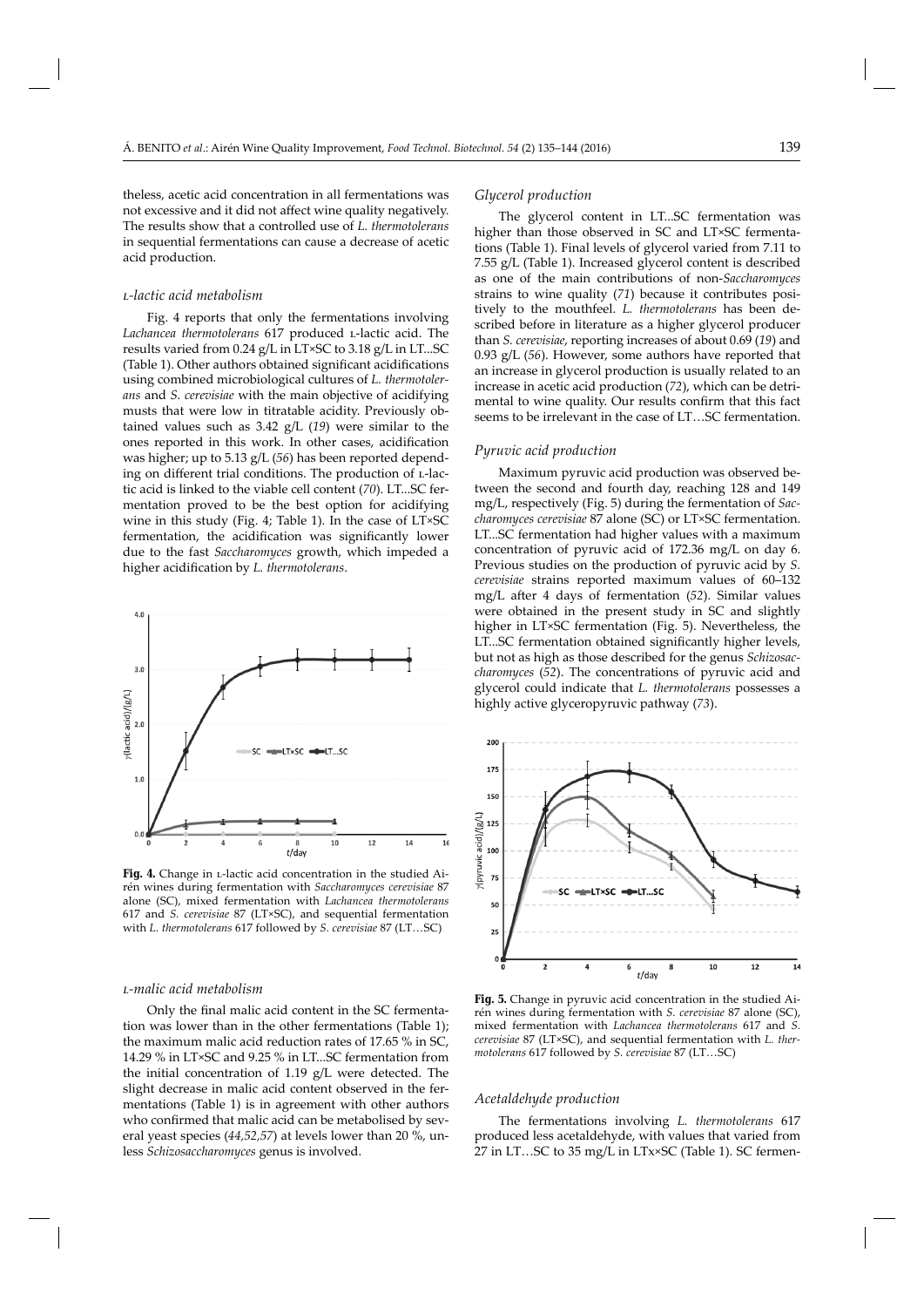tation produced more acetaldehyde than the others, with a final concentration of 39.00 mg/L (Table 1). Acetaldehyde is produced from the yeast metabolism of sugars and it is partly re-utilized (*74*). Although SC fermentation produced more acetaldehyde than the others (Table 1), all final values were under the sensory threshold of 100-125 mg/L (*75*).

#### *Volatile aroma*

Isoamyl alcohol, ethyl octanoate and isoamyl acetate were formed in higher total concentrations during SC and LT×SC fermentations (Table 2). On the other hand, final concentrations of ethyl lactate, 2-phenylethanol and 2-phenylethyl acetate (Table 2) up to 5.98, 3.92 and 0.16 mg/L higher, respectively, were reported in LT…SC than in SC fermentation. Other authors have described non- -*Saccharomyces* yeasts as weaker producers of higher alcohols than *Saccharomyces cerevisiae* (*10,11,19,46,76*). LT…DC fermentation produced the most 2-phenylethanol (Table 2). Other authors have reported higher production of 2-phenylethanol and ethyl lactate by *L. thermotolerans* than by *S. cerevisiae* (*19*), by up to 7.92 and 14.34 mg/L, respectively. *L. thermotolerans* has also been reported as a weaker ethyl acetate producer than *S. cerevisiae* (*19*).

Table 2. Concentrations of volatile compounds detected during different fermentations

| SC                    | <b>LT×SC</b>          | LTSC                     |
|-----------------------|-----------------------|--------------------------|
| $(0.96 \pm 0.03)^a$   | $(1.02 \pm 0.04)^a$   | $(0.98 \pm 0.06)^a$      |
| $(132.82 \pm 6.06)^a$ | $(126.92\pm9.11)^a$   | $(102.43 \pm 10.64)^{b}$ |
| $(11.36 \pm 1.28)^a$  | $(12.56 \pm 1.86)^a$  | $(14.42 \pm 2.76)^a$     |
| $(54.42\pm3.33)^a$    | $(53.61 \pm 3.42)^a$  | $(50.36 \pm 5.56)^a$     |
| $(0.11\pm0.02)^a$     | $(0.13 \pm 0.03)^a$   | $(0.15 \pm 0.06)^a$      |
| $(0.32 \pm 0.02)^a$   | $(0.34 \pm 0.04)^a$   | $(0.29 \pm 0.06)^a$      |
| $(7.16 \pm 0.21)^a$   | $(8.89 \pm 0.48)^{b}$ | $(13.14\pm2.18)^c$       |
| $(0.36 \pm 0.06)^a$   | $(0.39 \pm 0.09)^a$   | $(0.25 \pm 0.07)^{b}$    |
| $(1.62 \pm 0.03)^a$   | $(1.48\pm0.06)^a$     | $(0.98 \pm 0.11)^{b}$    |
| $(8.24 \pm 0.54)^a$   | $(8.32 \pm 0.72)^a$   | $(8.18\pm1.16)^a$        |
| $(4.32 \pm 0.12)^a$   | $(4.44\pm0.18)^a$     | $(3.16 \pm 0.22)^a$      |
| $(18.16 \pm 0.15)^a$  | $(19.32 \pm 0.82)^a$  | $(22.08 \pm 0.93)^{b}$   |
| $(0.36 \pm 0.01)^a$   | $(0.39 \pm 0.03)^a$   | $(0.52 \pm 0.06)^{b}$    |
|                       |                       |                          |

Results represent the mean value±S.D. of three replicates. Mean values in the same row with the same letter are not significantly different ( $p<0.05$ )

SC=fermentation with *Saccharomyces cerevisiae* 87 alone, LT×SC= mixed fermentation with *Lachancea thermotolerans* 617 and *S.* 

*cerevisiae* 87, LT…SC=sequential fermentation with *L. thermotolerans* 617 followed by *S. cerevisiae* 87

#### *Amino acids and biogenic amines*

Higher final levels of histidine, glycine and leucine were obtained in SC and LT×SC fermentations than in LT…SC fermentation (Table 3). LT…SC fermentation had higher final levels of alanine, lysine and serine (Table 3). The final concentrations of each biogenic amine were always lower than 1 mg/L (Table 4). Differences in the amino acid patterns among the different fermentations were

Table 3. Concentrations of amino acids determined after different fermentations

| $\gamma/(mg/L)$ | SС                   | <b>LT×SC</b>            | LTSC                   |
|-----------------|----------------------|-------------------------|------------------------|
| Histidine       | $(6.42 \pm 0.87)^a$  | $(6.79 \pm 1.06)^a$     | $(4.15 \pm 1.21)^{b}$  |
| Aspartic acid   | $(8.62 \pm 1.25)^a$  | $(9.13 \pm 1.60)^a$     | $(10.21 \pm 2.12)^a$   |
| Alanine         | $(50.12 \pm 2.58)^a$ | $(52.27 \pm 2.89)^{ab}$ | $(58.14\pm3.12)^{b}$   |
| Arginine        | $(26.06 \pm 1.86)^a$ | $(27.16 \pm 2.52)^a$    | $(29.42 \pm 3.06)^a$   |
| Asparagine      | $(29.18 \pm 2.13)^a$ | $(28.42 \pm 2.82)^a$    | $(25.22 \pm 3.16)^a$   |
| Phenylalanine   | $(8.52 \pm 0.63)^a$  | $(8.62 \pm 0.89)^a$     | $(8.76 \pm 1.62)^a$    |
| Glycine         | $(28.43 \pm 1.08)^a$ | $(27.12 \pm 1.78)^{ab}$ | $(23.56 \pm 2.22)^{b}$ |
| Tryptophan      | $(0.00 \pm 0.00)^a$  | $(0.00\pm0.00)^a$       | $(0.00 \pm 0.00)^a$    |
| Isoleucine      | $(2.06 \pm 0.22)^a$  | $(2.18 \pm 0.42)^a$     | $(2.36 \pm 1.11)^a$    |
| Lysine          | $(2.42 \pm 0.62)^a$  | $(2.82 \pm 0.86)^a$     | $(6.13 \pm 1.88)^{b}$  |
| Leucine         | $(5.14\pm0.42)^{b}$  | $(4.92\pm0.91)^a$       | $(3.11\pm0.89)^{b}$    |
| Ornithine       | $(25.17 \pm 0.16)^a$ | $(25.19 \pm 1.06)^a$    | $(23.18 \pm 1.18)^a$   |
| Serine          | $(2.28 \pm 0.26)^a$  | $(2.36 \pm 0.76)^a$     | $(4.13\pm0.85)^{b}$    |
| Tyrosine        | $(5.36 \pm 0.46)^a$  | $(5.39 \pm 0.68)^a$     | $(6.28 \pm 0.72)^a$    |
| Threonine       | $(36.42 \pm 0.18)^a$ | $(35.43 \pm 0.68)^a$    | $(34.21 \pm 1.13)^a$   |
|                 |                      |                         |                        |

Results represent the mean value±S.D. of three replicates. Mean value in the same row with the same letter are not significantly different ( $p<0.05$ )

SC=fermentation with *Saccharomyces cerevisiae* 87 alone, LT×SC= mixed fermentation with *Lachancea thermotolerans* 617 and *S. cerevisiae* 87, LT…SC=sequential fermentation with *L. thermotolerans* 617 followed by *S. cerevisiae* 87

Table 4. Biogenic amine concentration in the studied fermentations

| $\gamma/(mg/L)$  | SС                  | <b>LT×SC</b>        | LTSC                |
|------------------|---------------------|---------------------|---------------------|
| Histamine        | $(0.37 \pm 0.02)^a$ | $(0.38 \pm 0.03)^a$ | $(0.40 \pm 0.04)^a$ |
| Tyramine         | $(0.04\pm0.01)^a$   | $(0.03 \pm 0.02)^a$ | $(0.03 \pm 0.02)^a$ |
| Phenylethylamine | n.d.                | n.d.                | n.d.                |
| Putrescine       | $(0.76 \pm 0.03)^a$ | $(0.79 \pm 0.04)^a$ | $(0.75 \pm 0.05)^a$ |
| Cadaverine       | $(0.22 \pm 0.01)^a$ | $(0.23 \pm 0.02)^a$ | $(0.21 \pm 0.04)^a$ |

Results represent the mean value±S.D. of three replicates. Mean values in the same row with the same letter are not significantly different (p<0.05). n.d.=not detected

SC=fermentation with *Saccharomyces cerevisiae* 87 alone, LT×SC= mixed fermentation with *Lachancea thermotolerans* 617 and *S. cerevisiae* 87, LT…SC=sequential fermentation with *L. thermotolerans* 617 followed by *S. cerevisiae* 87

found, but they could not be related to the aroma of the Airén wines. Different autolysis behaviour might be the reason for this. A histamine value of 2 mg/L is considered a limiting factor (*77*) in some countries due to food safety legislation. Our results prove that *L. thermotolerans* does not produce higher levels of biogenic amines than *S. cerevisiae*. However, most biogenic amines are produced during malolactic fermentation and wine ageing (*78*). Nevertheless, the lower concentration of histidine (precursor of histamine) found during LT…SC fermentation (Table 3) contributes to reducing the potential risk of histamine formation by bacterial metabolism. Even though no significant differences were found in final biogenic amine contents, other authors have reported reductions of histamine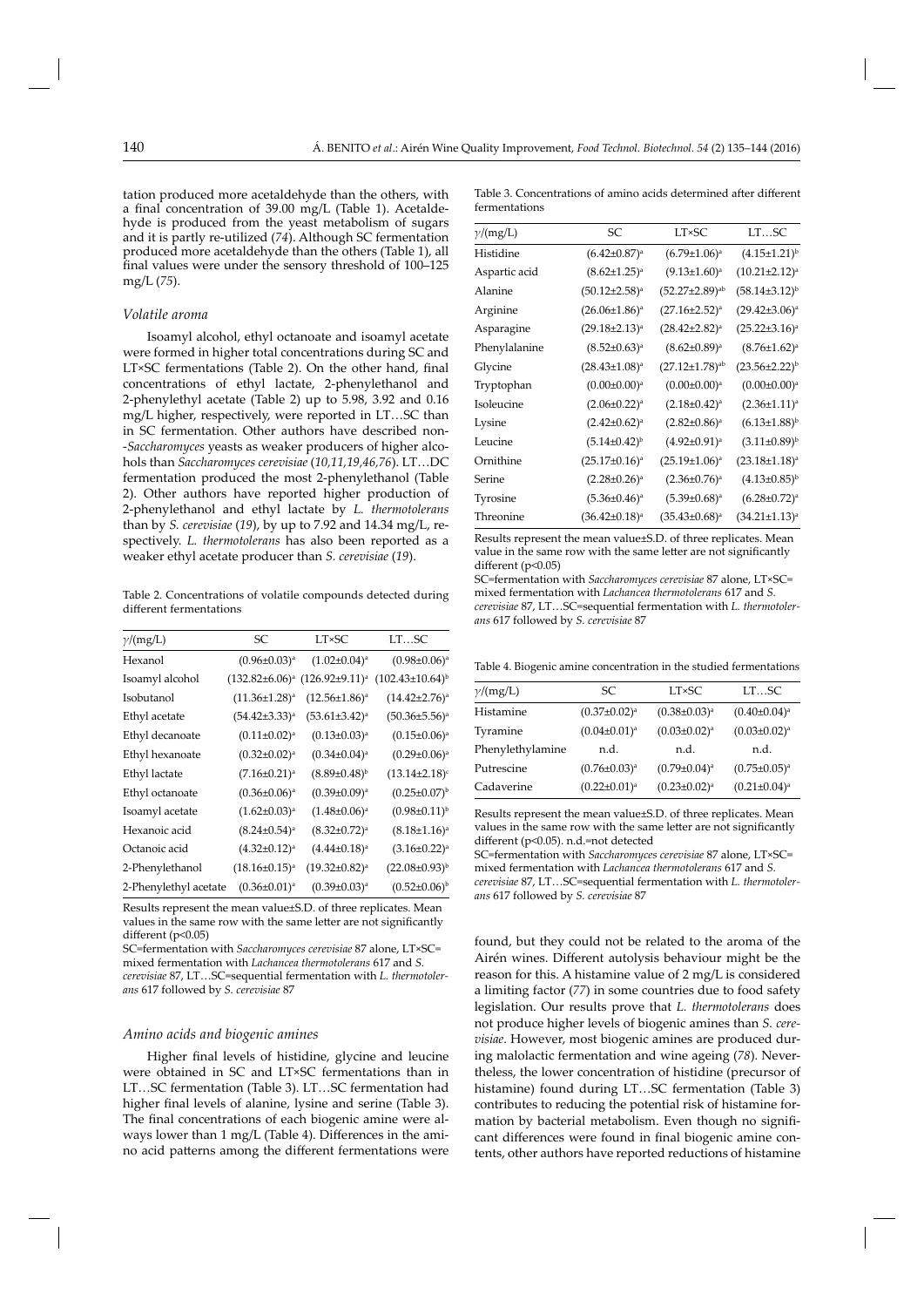of up to  $2.2 \text{ mg/L}$  during alcoholic fermentation with the non-*Saccharomyces* species *Hanseniaspora vineae* (*6*).

#### *Sensory evaluation*

Wines produced in LT…SC fermentation trials had better sensorial properties and general acidity (Fig. 6). However, SC and LT...SC fermentations scored highest in sweetness (Fig. 6). This can be easily explained by the elevated *L*-lactic acid production by *L. thermotolerans*. Lack of acidity is a common fault described for Spanish Airén grape variety when compared to other European varieties. Although the wines obtained in SC and LT×SC fermentations were evaluated as sweeter than those in the LT...SC fermentation, all final wines were considered dry from a chemical point of view (Table 1). This perception could be explained due to the different balance between the acidity and sweetness.



Fig. 6. Taste and olfactory attribute scores for the final wines

# **Conclusions**

The comparison of the results between the fermentation trials showed differences in several analysed parameters and the positive influence of the studied *Lachancea thermotolerans* yeast strain on Airén wine quality. Finally, sequential fermentation with *L. thermotolerans* and *Saccharomyces cerevisiae* remains the best option, as it considerably increased acidity and complexity of the studied neutral grape variety.

# *Acknowledgements*

The authors are very grateful to EUITA Agricola oenology students for their help in performing the trials during the wine microbiology lessons and to the accredited laboratory Estación Enológica de Haro directors, Montserrat Iñiguez and Elena Meléndez (Haro, Spain) for performing the analyses of volatile aromas, amino acids and biogenic amines.

#### **References**

- *1.* Jolly NP, Varela C, Pretorius IS. Not your ordinary yeast: non-Saccharomyces yeasts in wine production uncovered. FEMS Yeast Res. 2014;14:215–37. http://dx.doi.org/10.1111/1567-1364.12111
- *2.* Ciani M, Comitini F, Mannazzu I, Domizio P. Controlled mixed culture fermentation: a new perspective on the use of non-Saccharomyces yeasts in winemaking. FEMS Yeast Res. 2010;10:123–33.

http://dx.doi.org/10.1111/j.1567-1364.2009.00579.x

 *3.* Sadoudi M, Tourdot-Marechal R, Rousseaux S, Steyer D, Gallardo-Chacon JJ, Ballester J, et al. Yeast-yeast interactions revealed by aromatic profile analysis of Sauvignon Blanc wine fermented by single or co-culture of non-Saccharomyces and Saccharomyces yeasts. Food Microbiol. 2012;32: 243–53.

http://dx.doi.org/10.1016/j.fm.2012.06.006

- 4. Jolly NP, Augustyn OPH, Pretorius IS. The effect of non-Saccharomyces yeasts on fermentation and wine quality. S Afr J Enol Vitic. 2003;24:55–62.
- 5. Soden A, Francis IL, Oakey H, Henschke PA. Effects of co--fermentation with Candida stellata and Saccharomyces cerevisiae on the aroma and composition of Chardonnay wine. Aust J Grape Wine Res. 2000;6:21–30. http://dx.doi.org/10.1111/j.1755-0238.2000.tb00158.x
- *6.* Medina K, Boido E, Fariña L, Gioia O, Gomez ME, Barquet M, et al. Increased flavour diversity of Chardonnay wines by spontaneous fermentation and co-fermentation with Hanseniaspora vineae. Food Chem. 2013;141:2513–21. http://dx.doi.org/10.1016/j.foodchem.2013.04.056
- *7.* Azzolini M, Fedrizzi B, Tosi E, Finato F, Vagnoli P, Scrinzi C, Zapparoli G. Effects of Torulaspora delbrueckii and Saccharomyces cerevisiae mixed cultures on fermentation and aroma of Amarone wine. Eur Food Res Technol. 2012;235:303– 13.

http://dx.doi.org/10.1007/s00217-012-1762-3

- *8.* King A, Dickinson JR. Biotransformation of monoterpene alcohols by Saccharomyces cerevisiae, Torulaspora delbrueckii and Kluyveromyces lactis. Yeast. 2000;16:499–506. http://dx.doi.org/10.1002/(SICI)1097-0061(200004)16:6<499:: AID-YEA548>3.0.CO;2-E
- *9.* Rodríguez ME, Lopes CA, Barbagelata RJ, Barda NB, Caballero AC. Influence of Candida pulcherrima Patagonian strain on alcoholic fermentation behaviour and wine aroma. Int J Food Microbiol. 2010;138:19–25. http://dx.doi.org/10.1016/j.ijfoodmicro.2009.12.025
- *10.* Parapouli M, Hatziloukas E, Drainas C, Perisynakis A. The effect of Debina grapevine indigenous yeast strains of Metschnikowia and Saccharomyces on wine flavour. J Ind Microbiol Biotechnol. 2010;37:85–93.

http://dx.doi.org/10.1007/s10295-009-0651-7

- *11.* Clemente-Jimenez JF, Mingorance-Cazorla L, Martínez-Rodríguez S, Las Heras-Vázquez FJ, Rodríguez-Vico F. Molecular characterization and oenological properties of wine yeast isolated during spontaneous fermentation of six varieties of grape must. Food Microbiol. 2004;21:149–55. http://dx.doi.org/10.1016/S0740-0020(03)00063-7
- *12.* Andorrà I, Berradre M, Rozès N, Mas A, Guillamón JM, Esteve-Zarzoso B. Effect of pure and mixed cultures of the main wine yeast species on grape must fermentations. Eur Food Res Technol. 2010;231:215–24. http://dx.doi.org/10.1007/s00217-010-1272-0
- *13.* Rementeria A, Rodriguez JA, Cadaval A, Amenabar R, Muguruza JR, Hernando FL, Sevilla MJ. Yeast associated with spontaneous fermentations of white wines from the 'Txakoli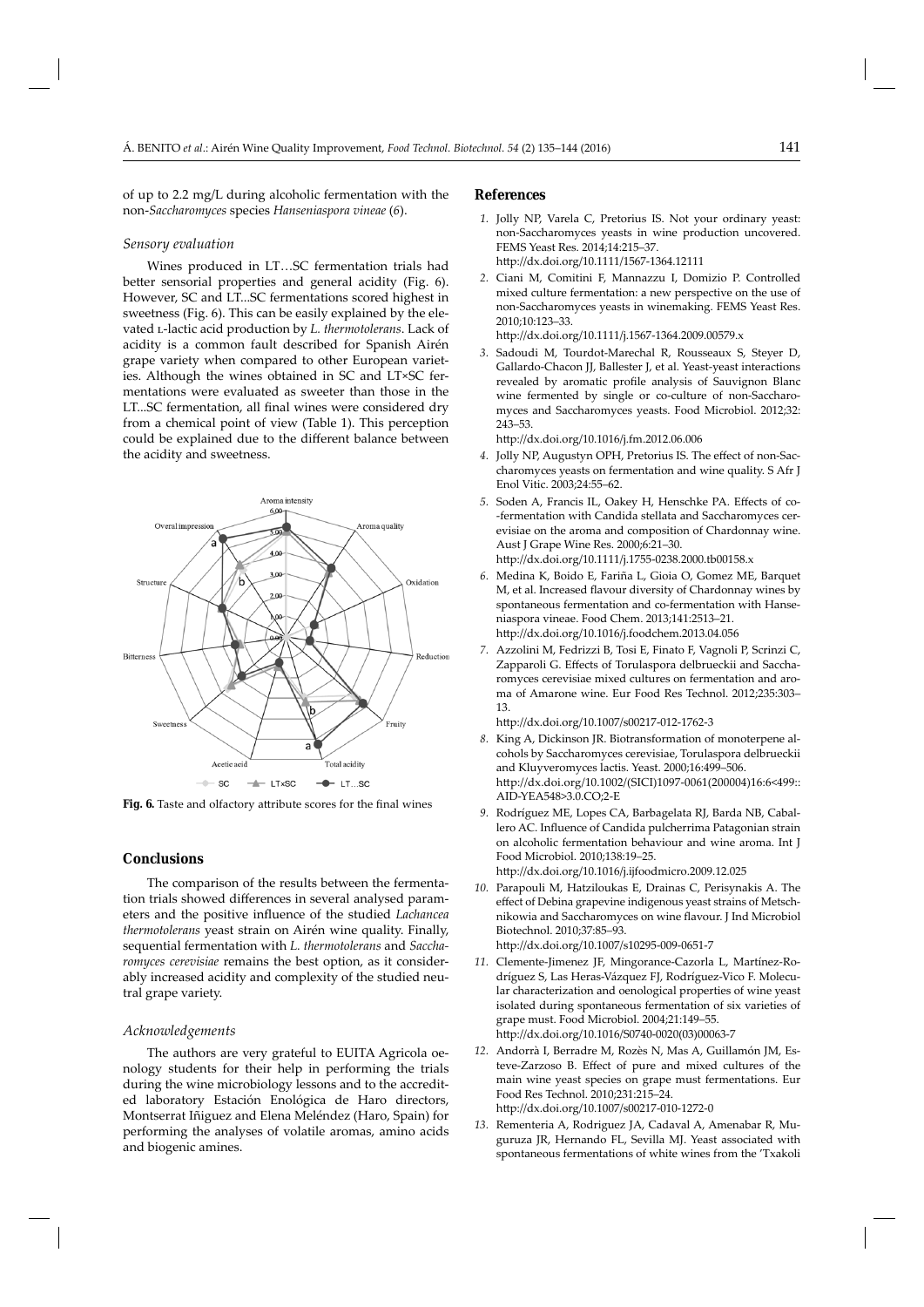de Bizkaia' region (Basque Country, North Spain). Int J Food Microbiol. 2003;86:201–7.

http://dx.doi.org/10.1016/S0168-1605(03)00289-7

- *14.* Viana F, Gil JV, Vallès S, Manzanares P. Increasing the levels of 2-phenylethyl acetate in wine through the use of a mixed culture of Hanseniaspora osmophila and Saccharomyces cerevisiae. Int J Food Microbiol. 2009;135:68–74. http://dx.doi.org/10.1016/j.ijfoodmicro.2009.07.025
- *15.* Moreira N, de Pinho PG, Santos C, Vasconcelos I. Volatile sulphur compounds composition of monovarietal white wines. Food Chem. 2010;123:1198–203. http://dx.doi.org/10.1016/j.foodchem.2010.05.086
- *16.* Izquierdo-Cañas PM, Palacios García AT, García Romero E. Enhancement of flavour properties in wines using sequential inoculations of non-Saccharomyces (Hansenula and Torulaspora) and Saccharomyces yeast starter. Vitis. 2011;50:177–82.
- *17.* Benito S, Palomero F, Morata A, Calderón F, Palmero D, Suárez-Lepe JA. Physiological features of Schizosaccharomyces pombe of interest in making of white wines. Eur Food Res Technol. 2013;236:29–36. http://dx.doi.org/10.1007/s00217-012-1836-2
	-
- *18.* Peinado RA, Moreno JJ, Maestre O, Mauricio JC. Removing gluconic acid by using different treatments with a Schizosaccharomyces pombe mutant: effect on fermentation byproducts. Food Chem. 2007;104:457–65. http://dx.doi.org/10.1016/j.foodchem.2006.11.070
- *19.* Gobbi M, Comitini F, Domizio P, Romani C, Lencioni L, Mannazzu I, Ciani M. Lachancea thermotolerans and Saccharomyces cerevisiae in simultaneous and sequential cofermentation: a strategy to enhance acidity and improve the overall quality of wine. Food Microbiol. 2013;33:271–81. http://dx.doi.org/10.1016/j.fm.2012.10.004
- *20.* Takush DG, Osborne JP. Impact of yeast on the aroma and flavour of Oregon Pinot Noir wine. Aust J Grape Wine Res. 2012;18:131–7.

http://dx.doi.org/10.1111/j.1755-0238.2012.00181.x

- 21. Erten H, Tanguler H. Influence of Williopsis saturnus yeasts in combination with Saccharomyces cerevisiae on wine fermentation. Lett Appl Microbiol. 2010;50:474–9. http://dx.doi.org/10.1111/j.1472-765X.2010.02822.x
- *22.* Tanguler H. Evaluation of Williopsis saturnus inoculum level on fermentation and flavor compounds of white wines made from Emir (Vitis vinifera L.) grown in Anatolia. Food Biotechnol. 2012;26:351–68.

http://dx.doi.org/10.1080/08905436.2012.724038

*23.* Toro ME, Vazquez F. Fermentation behaviour of controlled mixed and sequential cultures of Candida cantarellii and Saccharomyces cerevisiae wine yeasts. World J Microb Biotechnol. 2002;18:347–54.

http://dx.doi.org/10.1023/A:1015242818473

- *24.* Morata A, Benito S, Loira I, Palomero F, González MC, Suárez-Lepe JA. Formation of pyranoanthocyanins by Schizosaccharomyces pombe during the fermentation of red must. Int J Food Microbiol. 2012;159:47–53. http://dx.doi.org/10.1016/j.ijfoodmicro.2012.08.007
- *25.* Benito S, Palomero P, Morata A, Calderón F, Suárez-Lépe JA. New applications for Schizosaccharomyces pombe in the alcoholic fermentation of red wines. Int J Food Sci Tech. 2012; 47:2101–8.

http://dx.doi.org/10.1111/j.1365-2621.2012.03076.x

- *26.* Benito S, Palomero P, Gálvez L, Morata A, Calderón F, Palmero D, Suárez-Lepe JA. Quality and composition of red wine fermented with Schizosaccharomyces pombe as sole fermentative yeast, and in mixed and sequential fermentations with Saccharomyces cerevisiae. Food Technol Biotechnol. 2014;52:376–82.
- *27.* Viana F, Belloch C, Vallés S, Manzanares P. Monitoring a mixed starter of Hanseniaspora vineae-Saccharomyces cere-

visiae in natural must: Impact on 2-phenylethyl acetate production. Int J Food Microbiol. 2011;151:235–40. http://dx.doi.org/10.1016/j.ijfoodmicro.2011.09.005

- *28.* Belda I, Navascués E, Marquina D, Santos A, Calderon F, Benito S. Dynamic analysis of physiological properties of Torulaspora delbrueckii in wine fermentations and its incidence on wine quality. Appl Microbiol Biotechnol. 2015;99:1911-22. http://dx.doi.org/10.1007/s00253-014-6197-2
- 29. Benito S, Hofmann T, Laier M, Lochbühler B, Schüttler A, Ebert K, et al. Effect on quality and composition of Riesling wines fermented by sequential inoculation with non-Saccharomyces and Saccharomyces cerevisiae. Eur Food Res Technol. 2015;241:707–17.

http://dx.doi.org/10.1007/s00217-015-2497-8

- *30.* Egli CM, Edinger WD, Mitrakul CM, Henick-Kling T. Dynamics of indigenous and inoculated yeast populations and their effect on the sensory character of Riesling and Chardonnay wines. J Appl Microbiol. 1998;85:779–89. http://dx.doi.org/10.1046/j.1365-2672.1998.00521.x
- *31.* Esteve-Zarzoso B, Manzanares P, Ramón D, Querol A. The role of non-Saccharomyces yeasts in industrial winemaking. Int Microbiol. 1998;1:143–8.
- *32.* Fleet GH, Heard GM. Yeast-growth during fermentation. In: Fleet GH, editor. Wine microbiology and biotechnology. Chur, Switzerland: Harwood Academic Publishers; 1993. pp. 27–54.
- 33. Fleet GH. Yeast interactions and wine flavour. Int J Food Microbiol. 2003;86:11–22. http://dx.doi.org/10.1016/S0168-1605(03)00245-9
- *34.* Fleet GH. Wine yeasts for the future. FEMS Yeast Res. 2008;8:979–95.

http://dx.doi.org/10.1111/j.1567-1364.2008.00427.x

- *35.* Gil JV, Mateo JJ, Jiménez M, Pastor A, Huerta T. Aroma compounds in wines as influenced by apiculate yeasts. J Food Sci. 1996;61:1247–50. http://dx.doi.org/10.1111/j.1365-2621.1996.tb10971.x
- *36.* Henick-Kling T, Edinger W, Daniel P, Monk P. Selective effects of sulfur dioxide and yeast starter culture addition on indigenous yeast populations and sensory characteristics of wine. J Appl Microbiol. 1998;84:865–76.

http://dx.doi.org/10.1046/j.1365-2672.1998.00423.x

- *37.* Lambrechts MG, Pretorius IS. Yeast and its importance to wine aroma – a review. S Afr J Enol Vitic. 2000;21:97–129.
- *38.* Romano P, Fiore C, Paraggio M, Caruso M, Capece A. Function of yeast species and strains in wine flavour. Int J Food Microbiol. 2003;86:169–80. http://dx.doi.org/10.1016/S0168-1605(03)00290-3
- *39.* Viana F, Gil JV, Genovés S, Vallés S, Manzanares P. Rational selection of non-Saccharomyces wine yeasts for mixed starters based on ester formation and enological traits. Food Microbiol. 2008;25:778–85. http://dx.doi.org/10.1016/j.fm.2008.04.015
- *40.* Carrau F, Gaggero C, Aguilar PS. Yeast diversity and native vigor for flavor phenotypes. Trends Biotechnol. 2015;33:148-54.

htt p://dx.doi.org/10.1016/j.tibtech.2014.12.009

- *41.* Rojas V, Gil JV, Piñaga F, Manzanares P. Studies on acetate ester production by non-Saccharomyces wine yeasts. Int J Food Microbiol. 2001;70:283–9. http://dx.doi.org/10.1016/S0168-1605(01)00552-9
- *42.* Ciani M, Beco L, Comitini F. Fermentation behaviour and metabolic interactions of multistarter wine yeast fermentations. Int J Food Microbiol. 2006;108:239–45. http://dx.doi.org/10.1016/j.ijfoodmicro.2005.11.012
- *43.* Contreras A, Hidalgo C, Henschke PA, Chambers PJ, Curtin C, Varela C. Evaluation of non-Saccharomyces yeasts for the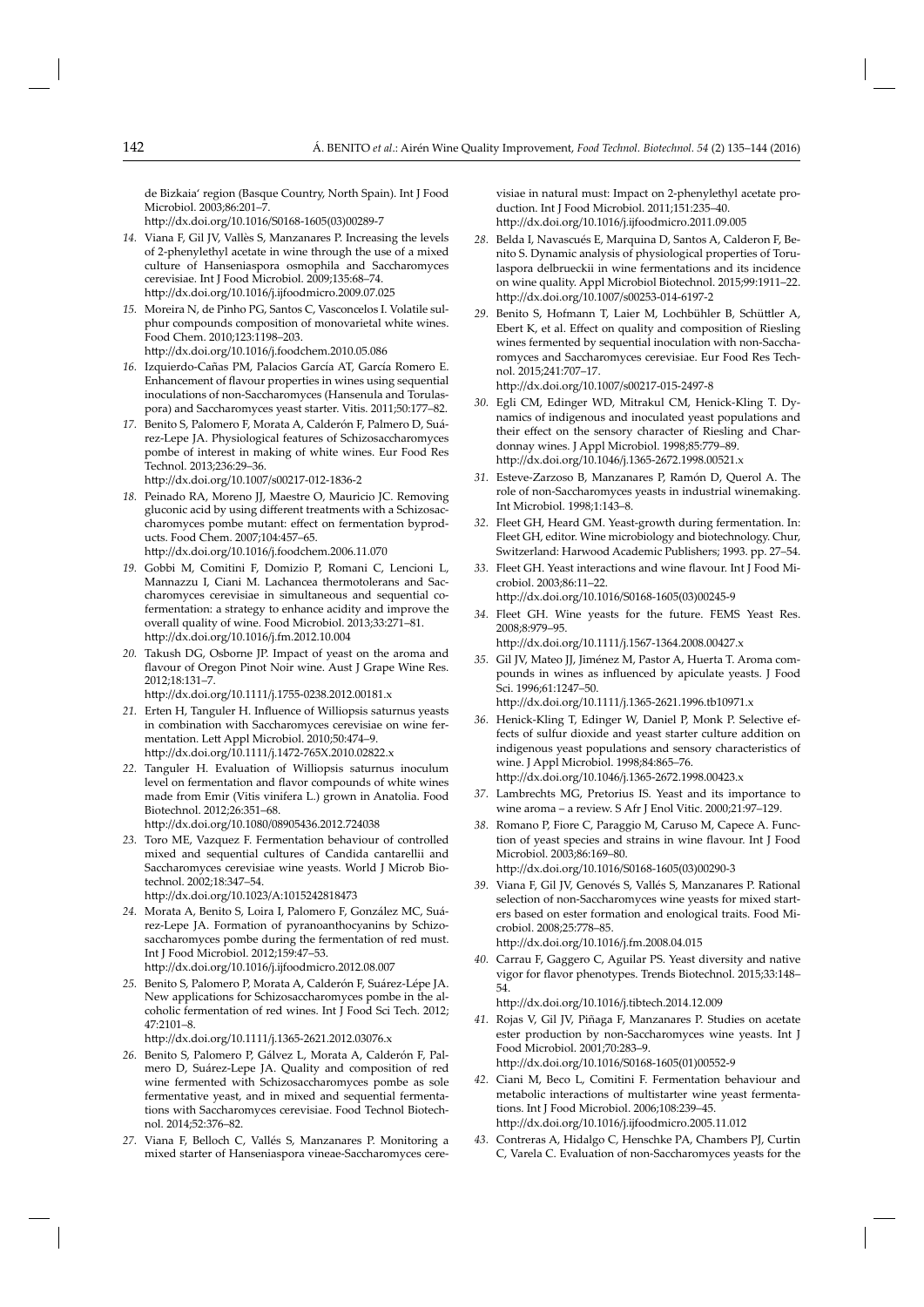reduction of alcohol content in wine. Appl Environ Microb. 2014;80:1670–8.

http://dx.doi.org/10.1128/AEM.03780-13

- *44.* Benito S, Palomero P, Calderón F, Palmero D, Suárez-Lepe JA. Schizosaccharomyces. In: Batt CA, Tortorello ML, editors. Encyclopedia of food microbiology. Amsterdam, The Netherlands: Elsevier Ltd, Academic Press; 2014. pp. 365–70.
- *45.* Herraiz T, Reglero G, Herraiz M, Martin-Alvarez PJ, Cabezudo MD. The influence of the yeast and type of culture on the volatile composition of wines fermented without sulfur dioxide. Am J Enol Vitic. 1990;41:313–8.
- 46. Zironi R, Romano P, Suzzi G, Battistutta F, Comi G. Volatile metabolites produced in wine by mixed and sequential cultures of Hanseniaspora guilliermondii or Kloeckera apiculata and Saccharomyces cerevisiae. Biotechnol Lett. 1993;15: 235–8.

http://dx.doi.org/10.1007/BF00128311

- *47.* González-Royo E, Pascual O, Kontoudakis N, Esteruelas M, Esteve-Zarzoso B, Mas A, et al. Oenological consequences of sequential inoculation with non-Saccharomyces yeasts (Torulaspora delbrueckii or Metschnikowia pulcherrima) and Saccharomyces cerevisiae in base wine for sparkling wine production. Eur Food Res Technol. 2015;240:999–1012. http://dx.doi.org/10.1007/s00217-014-2404-8
- 48. Oro L, Ciani M, Comitini F. Antimicrobial activity of Metschnikowia pulcherrima on wine yeasts. J Appl Microbiol. 2014; 116:1209–17.

http://dx.doi.org/10.1111/jam.12446

- *49.* Di Maio S, Genna G, Gandolfo V, Amore G, Ciaccio M, Oliva D. Presence of Candida zemplinina in Sicilian musts and selection of a strain for wine mixed fermentations. S Afr J Enol Vitic. 2012;33:80–7.
- *50.* Domizio P, Romani C, Lencioni L, Comitini F, Gobbi M, Mannazzu I, Ciani M. Outlining a future for non-Saccharomyces yeasts: selection of putative spoilage wine strains to be used in association with Saccharomyces cerevisiae for grape juice fermentation. Int J Food Microbiol. 2011;147:170– 80.

http://dx.doi.org/10.1016/j.ijfoodmicro.2011.03.020

*51.* Domizio P, Romani C, Comitini F, Gobbi M, Lencioni L, Mannazzu I, Ciani M. Potential spoilage non-Saccharomyces yeasts in mixed cultures with Saccharomyces cerevisiae. Ann Microbiol. 2011;61:137–44.

http://dx.doi.org/10.1007/s13213-010-0125-1

- *52.* Benito S, Palomero F, Calderón F, Palmero D, Suárez-Lepe JA. Selection of appropriate Schizosaccharomyces strains for winemaking. Food Microbiol. 2014;42:218–24. htt p://dx.doi.org/10.1016/j.fm.2014.03.014
- *53.* Izquierdo-Cañas PM, García-Romero E, Heras Manso JM, Fernández-González M. Influence of sequential inoculation of Wickerhamomyces anomalus and Saccharomyces cerevisiae in the quality of red wines. Eur Food Res Technol. 2014;239:279–86.

http://dx.doi.org/10.1007/s00217-014-2220-1

- *54.* Benito S, Morata A, Palomero F, González MC, Suárez-Lepe JA. Formation of vinylphenolic pyranoanthocyanins by Saccharomyces cerevisiae and Pichia guillermondii in red wines produced following different fermentation strategies. Food Chem. 2011;124:15–23. http://dx.doi.org/10.1016/j.foodchem.2010.05.096
- *55.* Kapsopoulou K, Kapaklis A, Spyropoulos H. Growth and fermentation characteristics of a strain of the wine yeast Kluyveromyces thermotolerans isolated in Greece. World J Microb Biotechnol. 2005;21:1599–602.

http://dx.doi.org/10.1007/s11274-005-8220-3

*56.* Kapsopoulou K, Mourtzini A, Anthoulas M, Nerantzis E. Biological acidification during grape must fermentation using

mixed cultures of Kluyveromyces thermotolerans and Saccharomyces cerevisiae. World J Microb Biotechnol. 2007;23:735–9. http://dx.doi.org/10.1007/s11274-006-9283-5

- *57.* Su J, Wang T, Wang Y, Li YY, Li H. The use of lactic acidproducing, malic acid-producing, or malic acid-degrading yeast strains for acidity adjustment in the wine industry. Appl Microbiol Biotechnol. 2014;98:2395–413. http://dx.doi.org/10.1007/s00253-014-5508-y
- *58.* Benito A, Calderón F, Palomero F, Benito S. Combine use of selected Schizosaccharomyces pombe and Lachancea thermotolerans yeast strains as an alternative to the traditional malolactic fermentation in red wine production. Molecules. 2015;20:9510–23.

http://dx.doi.org/10.3390/molecules20069510

- *59.* Mora J, Barbas JI, Mulet A. Growth of yeast species during the fermentation of musts inoculated with Kluyveromyces thermotolerans and Saccharomyces cerevisiae. Am J Enol Vitic. 1990;41:156–9.
- *60.* Sampaio TL, Kennedy A, Vasconcelos MC. Use of microscale fermentations in grape and wine research. Am J Enol Vitic. 2007;58:534–9.
- *61.* Yarrow D. Methods for the isolation, maintenance and identification of yeasts. In: Kurtzman CP, Fell JW, editors. The yeast. A taxonomic study. Amsterdam, The Netherlands: Elsevier Ltd, Academic Press; 1998. pp. 77–100.
- *62.* Vaughnan-Martini A, Martini A. Determination of ethanol production. In: Kurtzman CP, Fell JW, editors. The yeast. A taxonomic study. Amsterdam, The Netherlands: Elsevier Ltd, Academic Press; 1999. p. 107.
- 63. OIV Official Methods. Compendium of international methods of analysis of wine and must. Paris, France: International Organisation of Vine and Wine, 2015. Available from: http:// www.oiv.int.
- *64.* Morris EO, Eddy AA. Method for the measurement of wild yeast infection in pitching yeast. J Inst Brew. 1957;63:34–5. htt p://dx.doi.org/10.1002/j.2050-0416.1957.tb02902.x
- *65.* Ortega C, López R, Cacho J, Ferreira V. Fast analysis of important wine volatile compounds: development and validation of a new method based on gas chromatographic-flame ionisation detection analysis of dichloromethane microextracts. J Chromatogr A. 2001;923:205–14. http://dx.doi.org/10.1016/S0021-9673(01)00972-4
- *66.* Lopez R, Aznar M, Cacho J, Ferreira V. Determination of minor and trace volatile compounds in wine by solid-phase extraction and gas chromatography with mass spectrometric detection. J Chromatogr A. 2002;966:167–77. http://dx.doi.org/10.1016/S0021-9673(02)00696-9
- *67.* Loscos N, Hernandez-Orte P, Cacho J, Ferreira V. Release and formation of varietal aroma compounds during alcoholic fermentation from nonfloral grape odorless flavor precursors fractions. J Agric Food Chem. 2007;55:6674–84. http://dx.doi.org/10.1021/jf0702343
- *68.* Albergaria H, Francisco D, Gori K, Arneborg N, Gírio F. Saccharomyces cerevisiae CCMI 885 secretes peptides that inhibit the growth of some non-Saccharomyces wine-related strains. Appl Microbiol Biotechnol. 2010;86:965–72. http://dx.doi.org/10.1007/s00253-009-2409-6
- *69.* Kutyna DR, Varela C, Henschke PA, Chambers PJ, Stanley GA. Microbiological approaches to lowering ethanol concentration in wine. Trends Food Sci Technol. 2010;21:293–302. http://dx.doi.org/10.1016/j.tifs.2010.03.004
- *70.* Comitini F, Gobbi M, Domizio P, Romani C, Lencioni L, Mannazzu I, Ciani M. Selected non-Saccharomyces wine yeast in controlled multistarter fermentations with Saccharomyces cerevisiae. Food Microbiol. 2011;28:873–82. http://dx.doi.org/10.1016/j.fm.2010.12.001